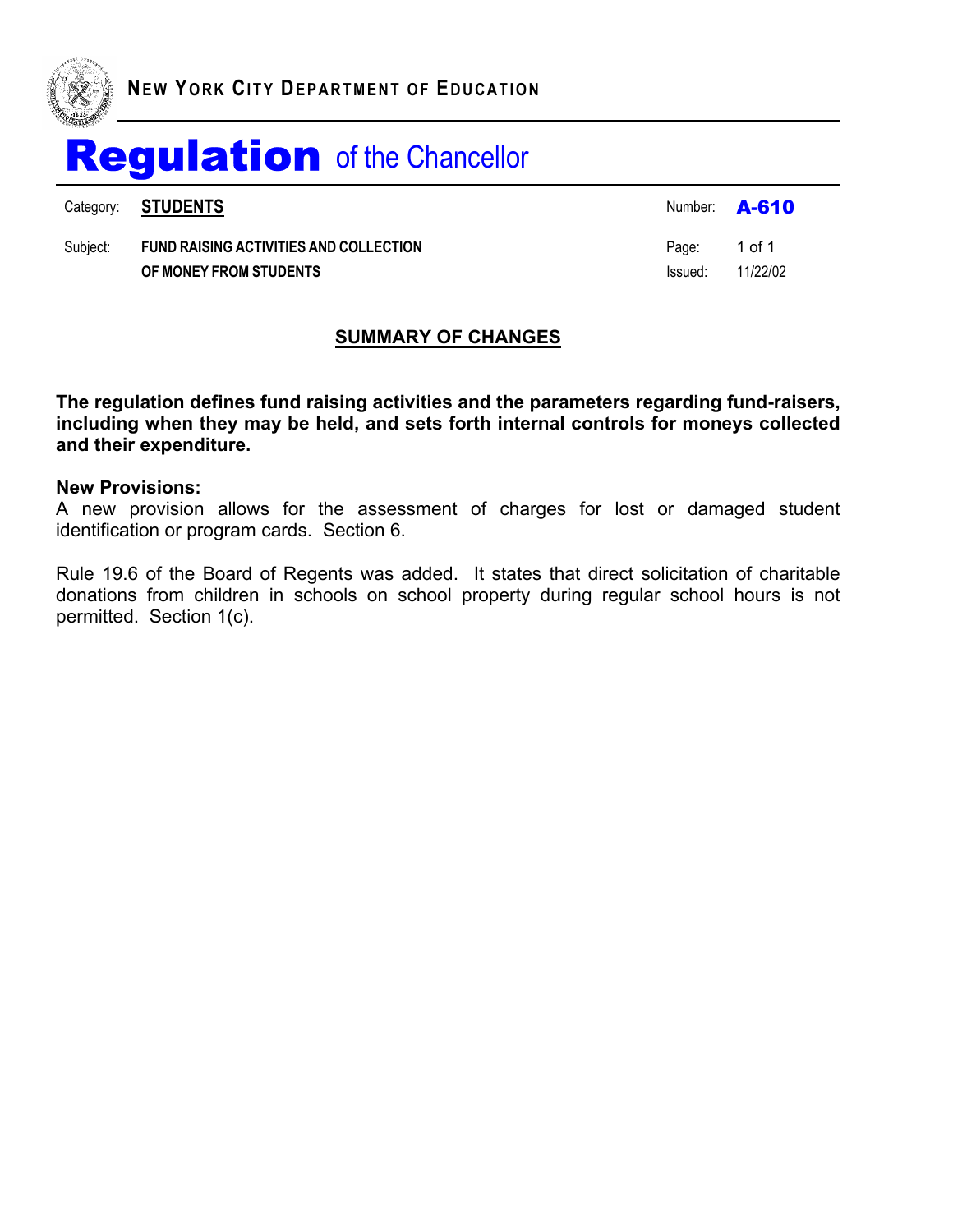

|          | Category: <b>STUDENTS</b>                                               | Number: <b>A-610</b>    |          |
|----------|-------------------------------------------------------------------------|-------------------------|----------|
| Subject: | <b>FUND RAISING ACTIVITIES AND COLLECTION</b><br>OF MONEY FROM STUDENTS | Page: 2 of 3<br>Issued: | 11/22/02 |

#### **ABSTRACT**

Fund raising is any activity related to the solicitation of moneys by a school or parent-teacher association to be deposited into a general organization or other school account separate from accounts in which city, state or federal funds are maintained. This regulation defines the parameters concerning when fund raisers may be held and sets forth internal controls concerning moneys collected and expended. This Regulation supersedes A-610, *Fund Raising Activities and Collection*, dated 09/05/00.

- **1**. Fund raising is any activity related to the solicitation of moneys by a school or parent or parent-teacher association to be deposited into a general organization or other school account separate from accounts in which city, state or federal funds are maintained.
	- a. Such activities must not interfere with the instructional program of the school.
	- b. Fundraisers sponsored by the parent association or the parent-teacher association require the principal's written approval if they are to be held during school hours and:
		- 1) involve students; or
		- 2) are to be held on school property
	- c. Fund raising activities that involve the students during school hours should be limited to a maximum of one per year by the school and two per year by the parent association or parent-teacher association. This requirement does not apply to the school sale of milk, refreshments or publications, General Organization (G.O.) activities, school club activities, or the collection of G.O. dues. However, direct solicitation of charitable donations from children in the public schools on school property during regular school hours is not permitted.

Proceeds from school-sponsored fund raising activities accrue to the school's treasury; proceeds from parent-sponsored fund raising activities accrue to the parent association treasury. In either case, proceeds must be used to supplement or complement the educational, social and cultural programs of the school.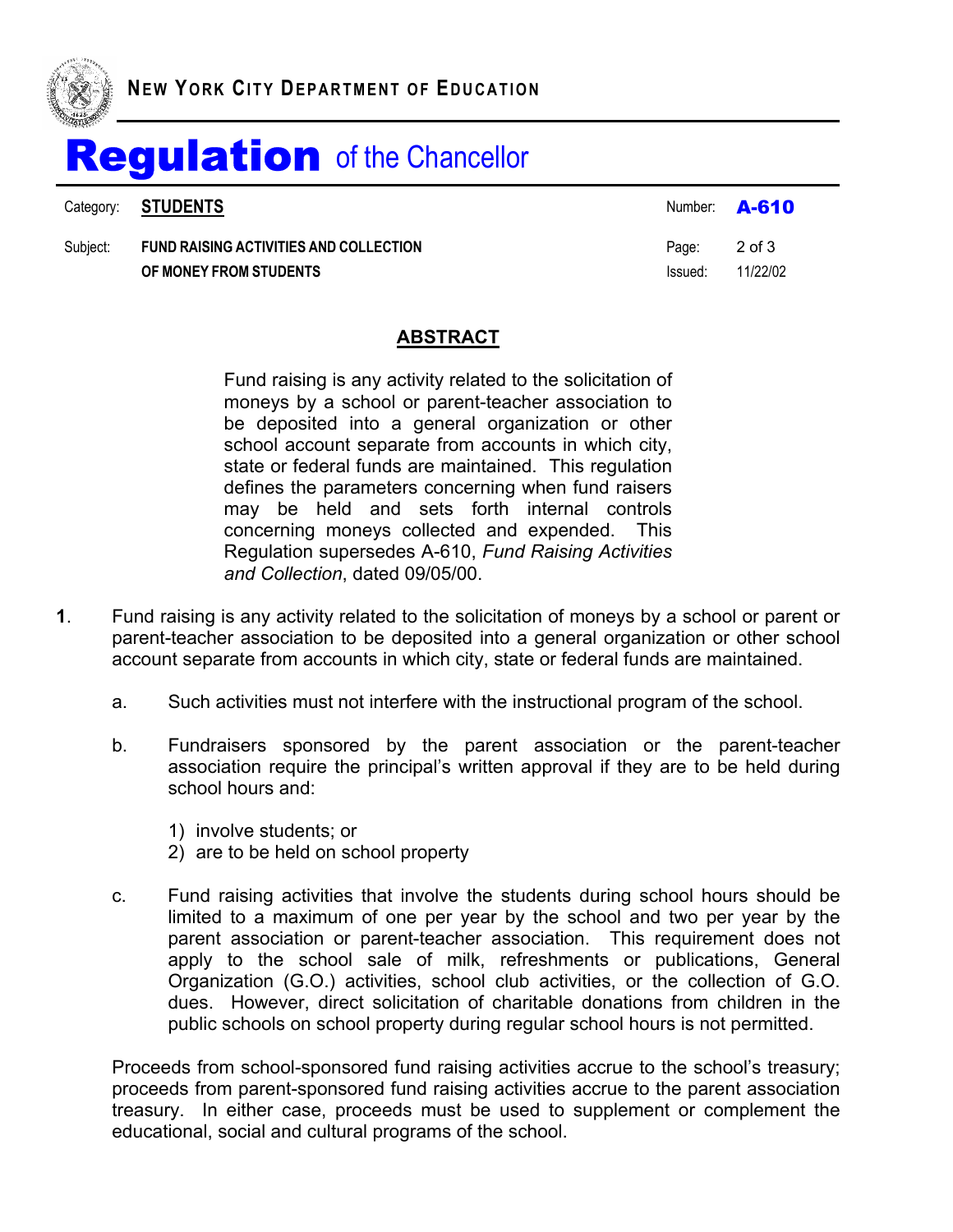

|          | Category: <b>STUDENTS</b>                     |         | Number: $\overline{A-610}$ |
|----------|-----------------------------------------------|---------|----------------------------|
| Subiect: | <b>FUND RAISING ACTIVITIES AND COLLECTION</b> | Page:   | 3 of 3                     |
|          | OF MONEY FROM STUDENTS                        | Issued: | 11/22/02                   |

Procedures to be followed to account for moneys collected, deposited and disbursed are found in the *Standard Operating Procedures Manual*.

- **2.** The following fund raising activities are prohibited:
	- a. The sale of tickets for children's attendance at movie houses and theatres unless the project is directly connected with the curriculum.
	- b. House-to-house solicitations of funds by children.
	- c. The sale of raffle tickets to any children.
	- d. Bingo or any other form of gambling.
- **3.** Commercial Photography
	- a. The decision as to whether this fund raising activity is to be used in the school rests with the principal after consultation with the executive board of the parent association.
	- b. The selection of the photographer is the responsibility of the executive board of the parent association with the consent of the principal. The contract is signed by the parent association.
	- c. The money from this project is placed in the treasury of the parent association to be used for the benefit of the children in the school.
	- d. A consent slip must be on file in the principal's office for every child who is photographed. This consent slip should explain the reason for the project and should indicate the costs of the photographs. A signed order form from the parent can serve as the necessary consent slip. No child is to be photographed without his/her parent's consent. Similar procedures are to be followed for group pictures.
- **4.** No teacher or parent shall make any collections of money from students unless authorized in writing by the principal in conformance with the rules and regulations of the Department of Education. Outside organizations (for profit or non-profit) are prohibited from collecting money from students unless authorized in writing by the Chancellor or his/her designee.
- **5.** Appropriate internal controls are necessary to provide an adequate audit trail for moneys collected and expended as a result of fund raising activities.